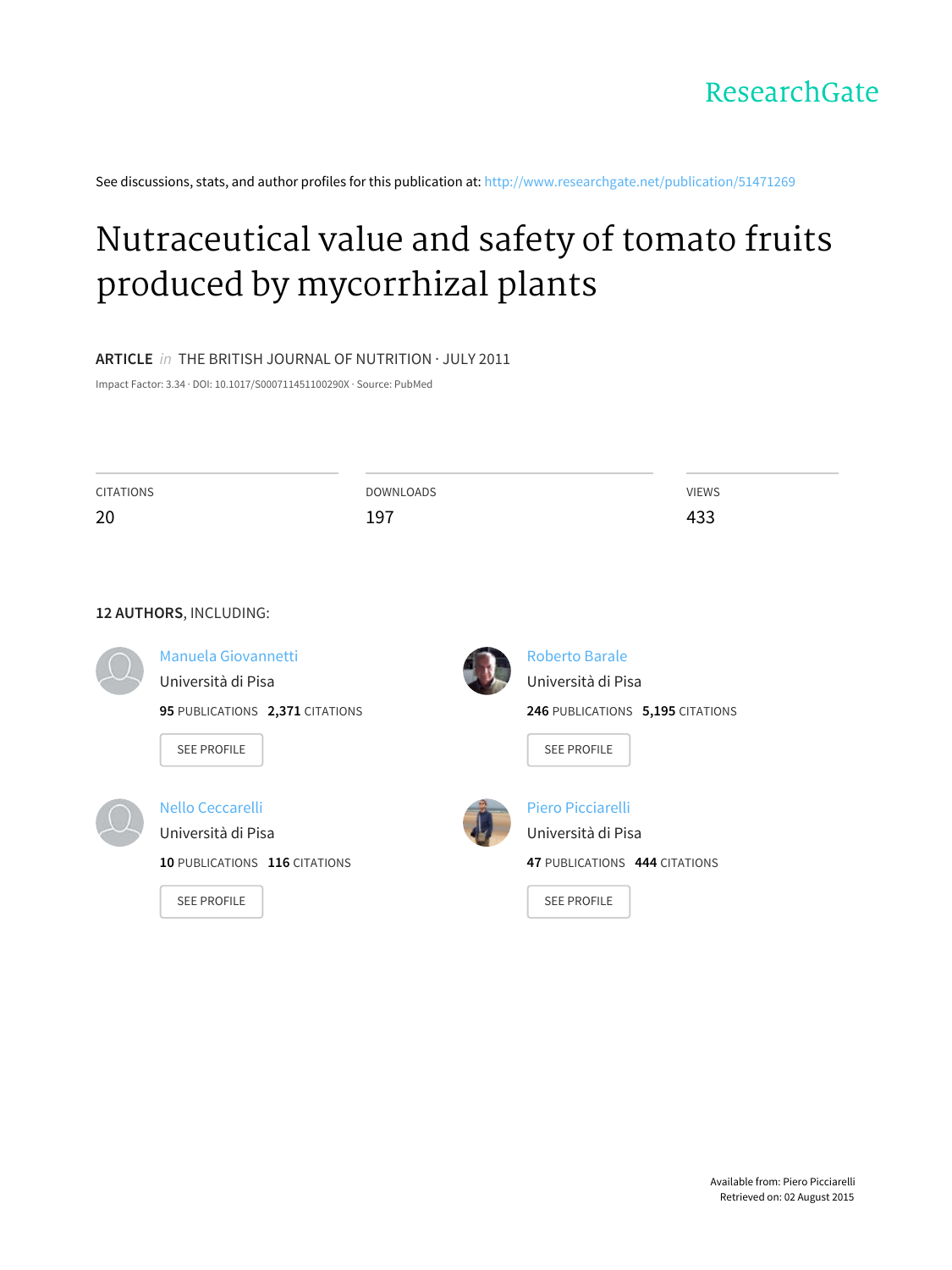# Nutraceutical value and safety of tomato fruits produced by mycorrhizal plants

M. Giovannetti<sup>1</sup>\*, L. Avio<sup>2</sup>, R. Barale<sup>3</sup>, N. Ceccarelli<sup>1</sup>, R. Cristofani<sup>4</sup>, A. Iezzi<sup>1</sup>, F. Mignolli<sup>1</sup>, P. Picciarelli<sup>1</sup>, B. Pinto<sup>4</sup>, D. Reali<sup>4</sup>, C. Sbrana<sup>2</sup> and R. Scarpato<sup>3</sup>

<sup>1</sup>Department of Crop Plant Biology, University of Pisa, Via del Borghetto 80, 56124 Pisa, Italy  $^2$ CNR, Institute of Agricultural Biology and Biotechnology, UOS Pisa, Via del Borghetto 80, 56124 Pisa, Italy <sup>3</sup>Department of Biology, University of Pisa, Via Luca Ghini 5, 56126 Pisa, Italy <sup>4</sup>Department of Experimental Pathology, BMIE, University of Pisa, Via San Zeno 35/39, 56127 Pisa, Italy

(Received 26 January 2011 – Revised 26 April 2011 – Accepted 26 April 2011 – First published online 5 July 2011)

# Abstract

Tomato fruit has assumed the status of 'functional food' due to the association between its consumption and a reduced likelihood of certain types of cancers and CVD. The nutraceutical value of tomatoes can be affected by the cultivation conditions, e.g. the phytochemical content of the fruits may increase with the establishment of beneficial mycorrhizal symbioses in the plants. A multidisciplinary study was carried out to gain knowledge on the antioxidant, oestrogenic/anti-oestrogenic and genotoxic activity of tomato fruits produced by mycorrhizal plants. The present results showed that the symbiosis positively affected the growth and mineral nutrient content of tomato plants and enhanced the nutritional and nutraceutical value of tomato fruits through modifications of plant secondary metabolism, which led to increased levels of lycopene in fruits obtained from mycorrhizal plants, compared with controls. Moreover, such changes did not result in the production of mutagenic compounds, since tomato extracts induced no in vitro genotoxic effects. Fruit extracts, both hydrophilic and the lipophilic fractions, originating from mycorrhizal plants strongly inhibited 17-b-oestradiol–human oestrogen receptor binding, showing significantly higher anti-oestrogenic power compared with controls. The present study shows that beneficial plant symbionts, such as mycorrhizal fungi, can lead to the production of safe and high-quality food, which is an important societal issue strongly demanded by both consumers and producers.

#### Key words: Mycorrhizal tomatoes: Lycopene content: Tomato nutraceutical value

Many epidemiological studies<sup> $(1-3)$ </sup> have reported that consumption of fruit and vegetables may play a role in the prevention of chronic diseases and in decreasing the risk of mortality from cancer and CVD. This protective action of plant-based food has been primarily attributed to secondary metabolites known as phytochemicals, which include polyphenolic products of the phenylpropanoid biosynthetic pathway. Polyphenols are widely distributed in plants, and are generally considered beneficial, as it has been documented that they can affect a number of processes in mammalian cells, suggesting an anti-carcinogenic and anti-atherogenic  $role<sup>(4)</sup>$ . However, some polyphenols and plant secondary metabolites, especially at higher concentrations, have proved to be genotoxic in various cell systems<sup> $(5-7)$ </sup>.

Plant secondary metabolites can be constitutively expressed, but they can also be induced by a range of factors, including

attack by fungal and bacterial pathogens and herbivores<sup>(8)</sup>. Recent investigations have shown that the plant secondary metabolic pathway is influenced by beneficial soil microorganisms – arbuscular mycorrhizal (AM) fungi (AMF) – which establish mutualistic symbioses with the root systems of about 80 % of land plant species, including the most important agricultural crops. AMF absorb and translocate soil mineral nutrients – mainly P, N, S, K, Ca, Fe, Cu and Zn – to host roots, enhance plant growth and biomass production in many crops, and positively affect crop tolerance of biotic and abiotic stresses<sup>(9)</sup>. In addition, AMF symbioses have been shown to modify terpenoid metabolism in species belonging to the Poaceae family<sup>(10)</sup>, increase the activity of several antioxidant enzymes in some shrubs $(11)$ , increase total superoxide dismutase activity in bean  $roots^{(12)}$  and induce the non-mevalonate methylerythritol phosphate pathway

Abbreviations: ABTS, 2,2'-azino-bis-3-ethylbenzthiazoline-6-sulphonic acid; AM, arbuscular mycorrhizal; AMF, arbuscular mycorrhizal fungi; ASC, reduced ascorbate; DTT, dithiothreitol; DW, dry weight; E<sub>2</sub>, 17-B-oestradiol; GSH, reduced glutathione; GSSG, oxidised glutathione; HE, hydrophilic extract; LE, lipophilic extract; MN, micronucleus; YES, yeast oestrogen screen.

<sup>\*</sup> **Corresponding author:** Professor M. Giovannetti, fax  $+39\,050\,2216641$ , email mgiova@agr.unipi.it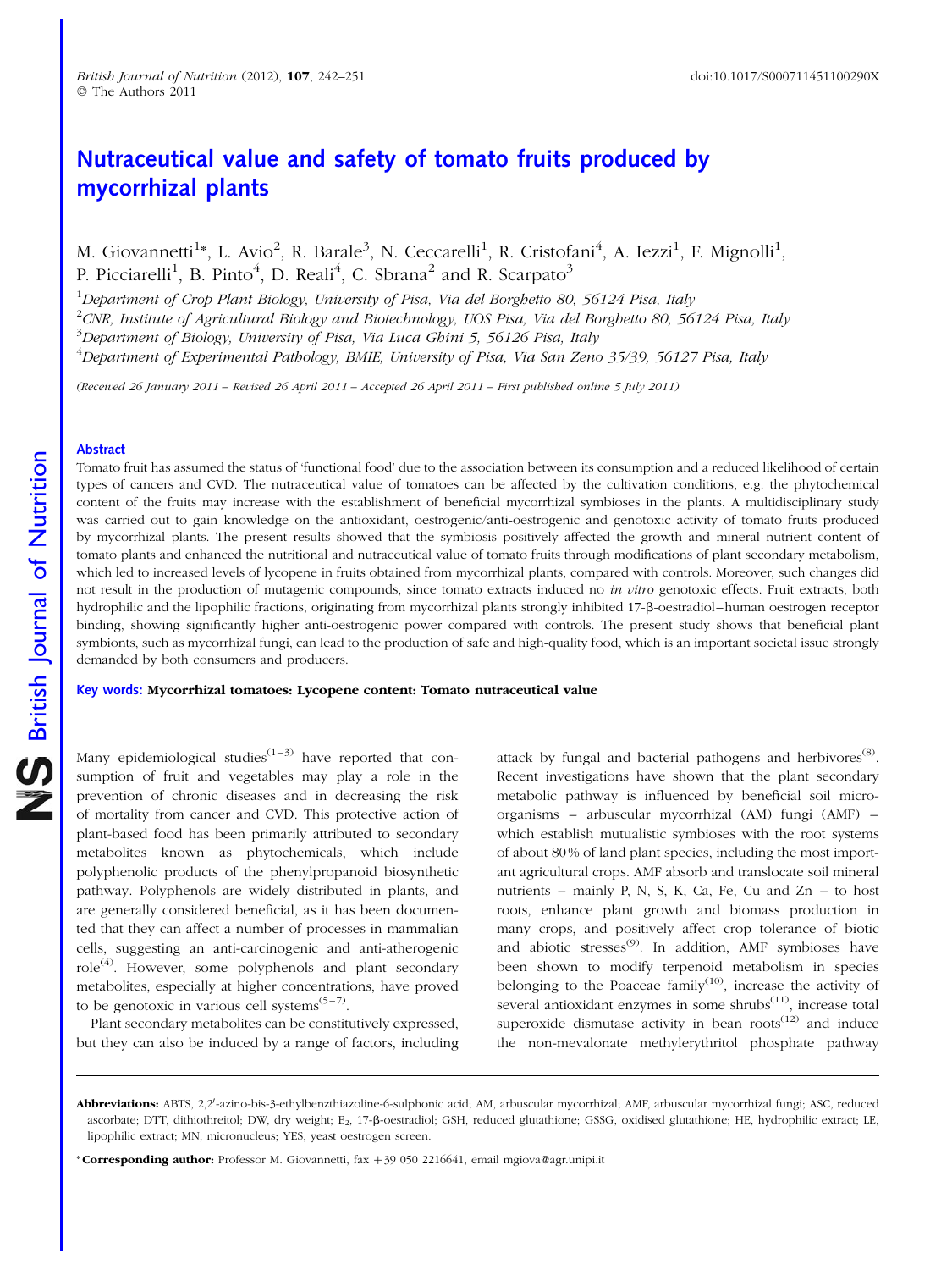of isoprenoid biosynthesis correlated with apocarotenoid  $accumulation^{(13,14)}$ . Although most of these data were obtained by analysing the roots of mycorrhizal plants, recent studies have reported that mycorrhizal symbioses increase phenolic content and antioxidant properties of artichoke leaves and flower heads in the field $\hat{C}^{(15)}$  and enhance tomato fruit ascorbic acid content<sup> $(16)$ </sup>.

Some isoflavones and other flavonoids, as well as lignans, coumestans and stilbenes, display oestrogenic (and antioestrogenic) activity, and are commonly referred to as phyto-oestrogens. Phyto-oestrogens, which do not necessarily show structural similarities to naturally occurring oestro $gen^{(17)}$ , have been investigated for their putative preventive role in osteoporosis, menopausal symptoms, arteriosclerosis, heart disease and cancer<sup> $(18,19)$ </sup>. They have a complex mode of action via interaction with the nuclear oestrogen receptor isoforms  $ER\alpha$  and  $ER\beta$ , exhibiting either oestrogen-agonist or oestrogen-antagonist effects<sup> $(20)$ </sup>. Interestingly, the levels of isoflavones with oestrogenic activity (e.g. of biochanin A, formononetin, genistein or daidzein) were impaired in some mycorrhizal plant species<sup>(21)</sup>.

Tomato fruits, extensively cultivated in Europe and throughout the world, have assumed the status of 'functional food', due to epidemiological evidence of reduced risk of certain types of cancers and  $CVD^{(22-25)}$ . Tomato fruits are a reservoir of a range of antioxidant molecules, such as lycopene, ascorbic acid, vitamin E, carotenoids, flavonoids and phenolic compounds and, due to their high consumption rates, can provide a substantial part of the total intake of these beneficial nutraceutical molecules<sup> $(26)$ </sup>. Among carotenoids, lycopene has been shown to have strong antioxidant activity and exhibits the highest physical quenching rate constant with singlet  $oxygen<sup>(27)</sup>$ . In addition to these properties, lycopene has also been shown to induce cell-to-cell communications and modulate hormones, immune systems and other metabolic pathways(28).

In the present study, we developed a multidisciplinary approach to acquire knowledge on the nutraceutical value and safety of mycorrhizal tomato fruits produced by plants inoculated with the beneficial AM fungus Glomus intraradices and grown in the greenhouse (harvested at the ripening stage – full-red skin). Thus, we assessed, on inoculated and control plants, (1) the establishment of mycorrhizal colonisation, (2) plant growth parameters and nutrient uptake, (3) lycopene and main antioxidant content of raw tomato fruit extracts, (4) genotoxic activity in vitro of raw tomato fruit extracts and (5) oestrogenic/anti-oestrogenic activity of raw tomato fruit extracts.

# Materials and methods

# Plant and fungal material and growth conditions

Seeds of Solanum lycopersicum L., var. Money maker, were germinated in sterile moist quartz grit. After 8 d growth, plantlets were transferred to 100 ml plastic pots (one plant/ pot) containing a mixture (1:1, by vol.) of soil and Terragreen (calcinated clay; OILDRI, Chicago, IL, USA), which was

steam-sterilised (121°C for 40 min) to kill naturally occurring AMF. The soil was a sandy loam collected near S. Piero (Pisa, Italy). Chemical and physical characteristics of the soil were as follows: pH (water) 8·1; clay, 4·9 %; silt, 6·1 %; sand, 88.9%; total N,  $0.9g/kg$ ; available P (NaHCO<sub>3</sub> soluble P, Olsen analysis), 4·15 mg/kg; available K, 127 mg/kg. In mycorrhizal treatments, each plant was inoculated with 30 g of the whole inoculum (mycorrhizal roots and soil containing spores and extraradical mycelium) of the AM fungal species G. intraradices Schenck & Smith (isolate IMA6 from France, collector V. Gianinazzi-Pearson), obtained from Helianthus annuus L. pot cultures maintained in the collection of the Soil Microbiology Laboratory of the Department of Crop Plant Biology, University of Pisa, Italy. All pots received 50 ml of a filtrate, obtained by sieving the mycorrhizal inoculum through a 50  $\mu$ m pore diameter sieve and a Whatman® paper no. 1 (Whatman International Ltd, Maidstone, Kent, UK), to ensure common microflora for all treatments. A total of thirteen control and thirteen mycorrhizal pots were set up. Plants were grown in a growth chamber, supplied with tap water as needed and with weekly fertilisation of half-strength Hoagland's solution (10 ml per pot). After 1 month of growth, three pots per treatment were harvested and roots were observed after clearing and staining with 0·05 % Trypan blue in lactic acid<sup>(29)</sup>. Mycorrhizal root length was assessed by using the gridline intersect method $(30)$ . Both mycorrhizal and control plants were transferred with their soil to 7 litre plastic pots containing a mixture of steam-sterilised soil and Terragreen. Plants were grown in a greenhouse for 4 months. Each pot was watered and fertilised by a timercontrolled drop irrigation system. Fertigation was applied to both treatments, using the nutrient solution with the following macronutrient composition: N,  $6.0$  mm; P,  $0.1$  mm; K,  $3.9$  mm, dissolved in tap water. Rate and frequency of fertigation varied during the tomato growth cycle. For the first 2 weeks after the inoculation step, 20 ml of the solution were manually added to the pots every third day. Thereupon, an automated drip irrigation device was utilised, and nutrients were dissolved in a 266 litre tank with well water. Frequency of solution delivery was increased throughout the experiment to compensate for the increased nutrient demand by plants. The solution in the tank was replaced every week.

The experiment was a completely randomised design with two inoculum treatments (inoculated plants and uninoculated control) and ten replicates.

# Plant growth and mycorrhizal colonisation

Tomato fruits from control and mycorrhizal plants at the full-red stage were harvested from the first three trusses. Fully red ripe fruits with bright red colour and marketable appearance were selected. Fresh weight of fruits produced by each plant was recorded and DM (%) was obtained by drying the fruit pieces in a thermo-ventilated oven at  $70^{\circ}$ C up to constant weight. The pH of tomato fruit was measured using a pH meter. Soluble solid concentration was measured with an optic refractometer (Model RL-3, Polskie Zaklady Optyczne, Warsaw, Poland) and expressed as °Brix at 20°C.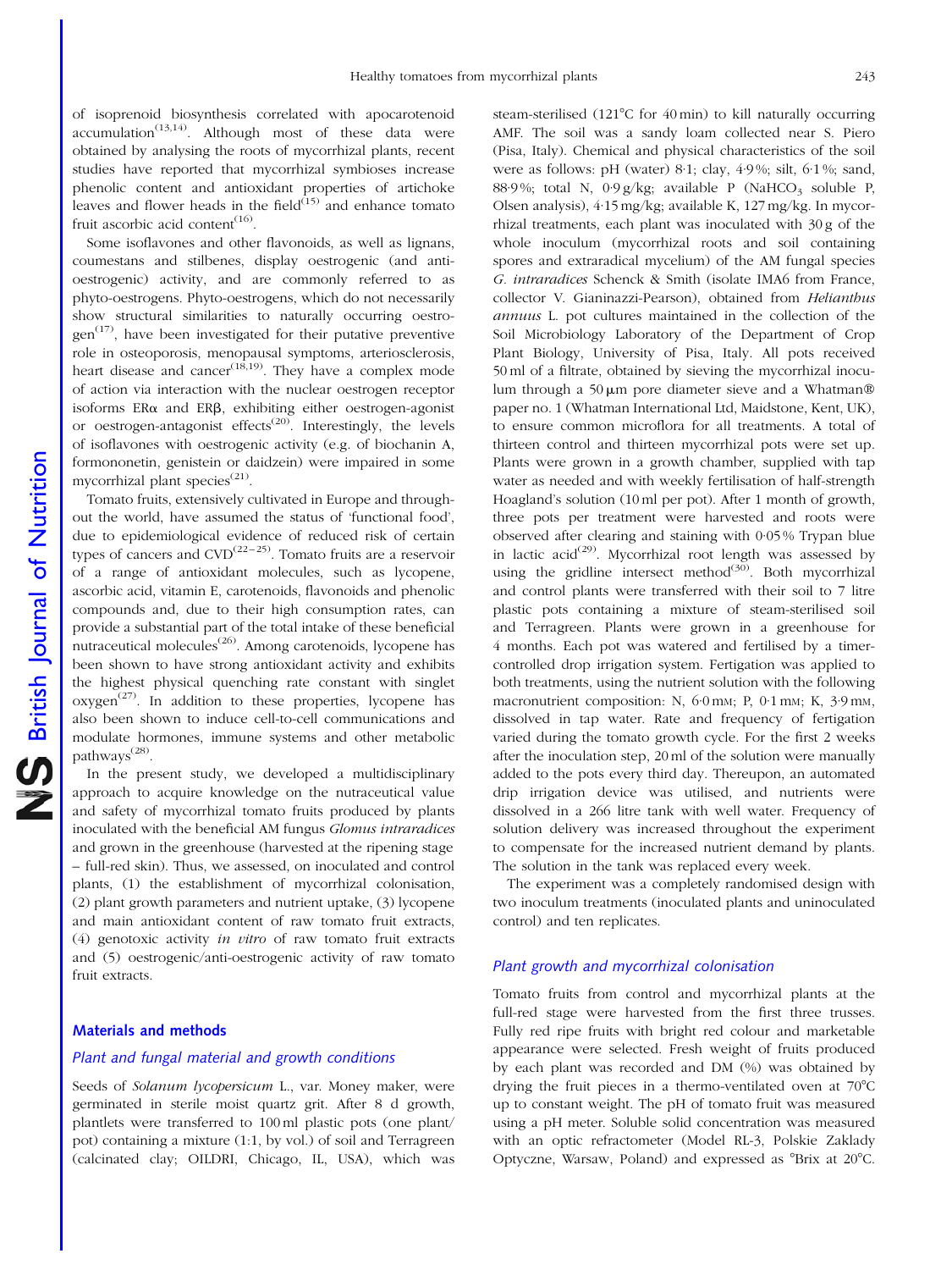Acidity was determined by titration with 0·1 M-NaOH to reach pH 8·1 and expressed as g citric acid/100 g of fresh fruit weight. Shoot dry weight (DW) was determined after drying at  $70^{\circ}$ C in a thermo-ventilated oven for 3 d. Host benefit was calculated for each fungal species as ((DW mycorrhizal plant -DWnon-mycorrhizal plant)/DW non-mycorrhizal plant) *£* 100. Each plant root system was extracted from soil and both mycorrhizal and control roots were carefully washed with tap water, cut into 5 cm pieces, cleared and stained as described above. Percentage of AMF colonisation was assessed on each root sample by using the gridline intersect method. Colonised roots were mounted on microscope slides and observed under a Reichert-Jung (Wien, Austria) Polyvar light microscope to detect intraradical fungal structures.

# Mineral content of tomato fruits

Fruit samples from control and mycorrhizal plants were oven dried for a week at  $60^{\circ}$ C and ground to powder with a mortar and pestle; 0·1 g of each sample were then transferred into 25 ml beakers. Concentrated nitric–perchloric acid solution (ratio 5:2) was added to each beaker and allowed to digest for  $12 h$  at  $120^{\circ}$ C on a heating plate. The solution was transferred to 50 ml volumetric flasks and double-distilled water was added. Fruit C and N were determined with a Finnigan Flash E1112 CHN-S elemental analyser (Thermo Fisher Scientific, Waltham, MA, USA), whereas Ca, Fe, K, Mg, Mn, Na, P and Zn analysis was performed with Optima 2000 OES DV ICP-OES (Perkin-Elmer, Waltham, MA, USA).

# Fruit sample preparation for activity assays

A total of twenty-five fruits from each treatment were washed, cut into four pieces and seeds discarded. Fruit pieces were then pooled and stored at  $-70^{\circ}$ C until analyses. For biochemical analyses, the material was extracted by homogenising 1 g of frozen tomatoes in 10 ml of 50 mM-pottasium-phosphate buffer (pH 7·5). The homogenate was then centrifuged for 15 min at  $6000\,\text{g}$  at 4°C. Supernatants were collected and referred to as 'hydrophilic extract' (HE). The pellet was resuspended in 10 ml of ethyl acetate, stirred for 15 min at 4°C and then centrifuged for 10 min at  $6000\,\text{g}$  at  $4^{\circ}\text{C}$ , and the supernatant was collected. This procedure was performed twice. The organic phase was evaporated with a rotary evaporator, resuspended in 2 ml of ethyl acetate and referred to as 'lipophilic extract' (LE).

# Biochemical analyses

Analysis of lycopene. Lycopene content was determined according to the reduced volumes of organic solvents $(31)$ . About 0·5 g of homogenised tomato were weighed, and combined with 5 ml of acetone with 0·05 % butylated hydroxytoluene, 5 ml of ethanol and 10 ml of hexane. The mixture was put on an orbital shaker for 15 min. Water (3 ml) was then added, before an additional 5 min on the shaker. Samples were then left in an upright position at room temperature for 5 min to allow for phase separation. Absorbance of the upper phase (hexane) was measured in a 1 cm path length quartz cuvette at 503 nm, blanked with hexane.

Analysis of ascorbate. Total ascorbate, reduced ascorbate (ASC) and oxidised ascorbate were measured as reported<sup>(32)</sup>, with some modifications. The assay is based on the reduction of  $Fe^{3+}$  to  $Fe^{2+}$  by ascorbate and the spectrophotometric detection of  $\text{Fe}^{2+}$  complexed with 2,2'-dipyridyl. Oxidised ascorbate was reduced to ASC by pre-incubation of the sample with dithiothreitol (DTT). The excess of DTT was removed with N-ethylmaleimide, and total ascorbate was determined by the 2,2'-dipyridyl method. Oxidised ascorbate concentration was estimated from the difference between total ascorbate and ASC (without pre-treatment with DTT). Frozen tomato slurry (1g) from control and mycorrhizal plants was ground in a prechilled mortar with 0·8 ml TCA  $(6\%, w/v)$ . The mixture was homogenised and then allowed to stand for several minutes. The homogenates were transferred to 2 ml tubes and adjusted to a volume of 2 ml with 6 % TCA, and subsequently centrifuged for 5 min at 14 000 g. Total ascorbate was measured in a 2·0 ml reaction mixture containing  $0.1$  ml aliquot of the supernatant,  $0.2$  ml of 200 mm-phosphate buffer (pH 7·5) and 0·1 ml of 10 mM-DTT. After incubation for 20 min at  $42^{\circ}$ C, 0·1 ml of 0·5% N-ethylmaleimide were added. ASC was determined in the same reaction mixture, except that 0·3 ml of 200 mM-phosphate buffer (pH 7·5) and 0·1 ml water were added instead of DTT and N-ethylmaleimide. Colour was developed in the reaction mixture after addition of the following reagents:  $0.5$  ml of  $10\%$  TCA,  $0.4$  ml of  $42\%$  orthophosphoric acid, 0.4 ml of 4% 2,2'-dipyridyl dissolved in 70%  $(v/v)$  ethanol and 3%  $(w/v)$  FeCl<sub>3</sub>. After mixing, the mixture was incubated at  $42^{\circ}$ C for  $40$  min and absorbance of  $\alpha, \alpha'$ -bipyridyl complexed with reduced ferric iron was read at 525 nm using a UV-1204 spectrophotometer (Shimadzu Scientific Instruments, Columbia, MD, USA). A standard curve in the range  $0-200 \mu g/ml$  of ASC was prepared.

Analysis of glutathione. Total, reduced (GSH) and oxidised (GSSG) glutathione content were determined with an enzymatic-recycling assay based on glutathione reductase<sup>(33)</sup> with minor modifications. Frozen tomato slurry (0.5 g) from control and mycorrhizal plants were added to a chilled solution of 6% *m*-phosphoric acid and 1 mm-EDTA- $K_2$  and transferred into 2 ml tubes. Tubes were centrifuged at  $20000\mathbf{g}$  for 15 min at  $4^{\circ}$ C. The supernatant was collected and used for analysis. Then, 0·1 ml of the supernatant were used for the assay of total glutathione (GSH  $+$  GSSG). Another 0·1 ml of the aliquot were first neutralised by adding  $5 \mu$ l of triethanolamine and subsequently derivatised with  $4 \mu$ l of 2-vinylpyridine to mask GSH. The tube was mixed until an emulsion was formed and incubated for 60 min at room temperature. This sample was used for the GSSG assay. GSH was estimated as the difference between total glutathione and GSSG. Glutathione content was measured in 1·2 ml of the reaction mixture containing  $0.3$  ml of 5% K<sub>2</sub>HPO<sub>4</sub>.3H<sub>2</sub>O,  $0.4$  ml of reagent 1 (150 mM-phosphate buffer, 15 mM-EDTA, 0·3 mM-5,5'-dithiobis-2-nitrobenzoic acid and 0.04% bovine serum albumin), 0·32 ml reagent 2 (1 mM-EDTA, 50 mM-imidazole solution, 0·02 % bovine serum albumin and 25·05 nkat/ml of glutathione reductase) and 0·1 ml of the sample. The reaction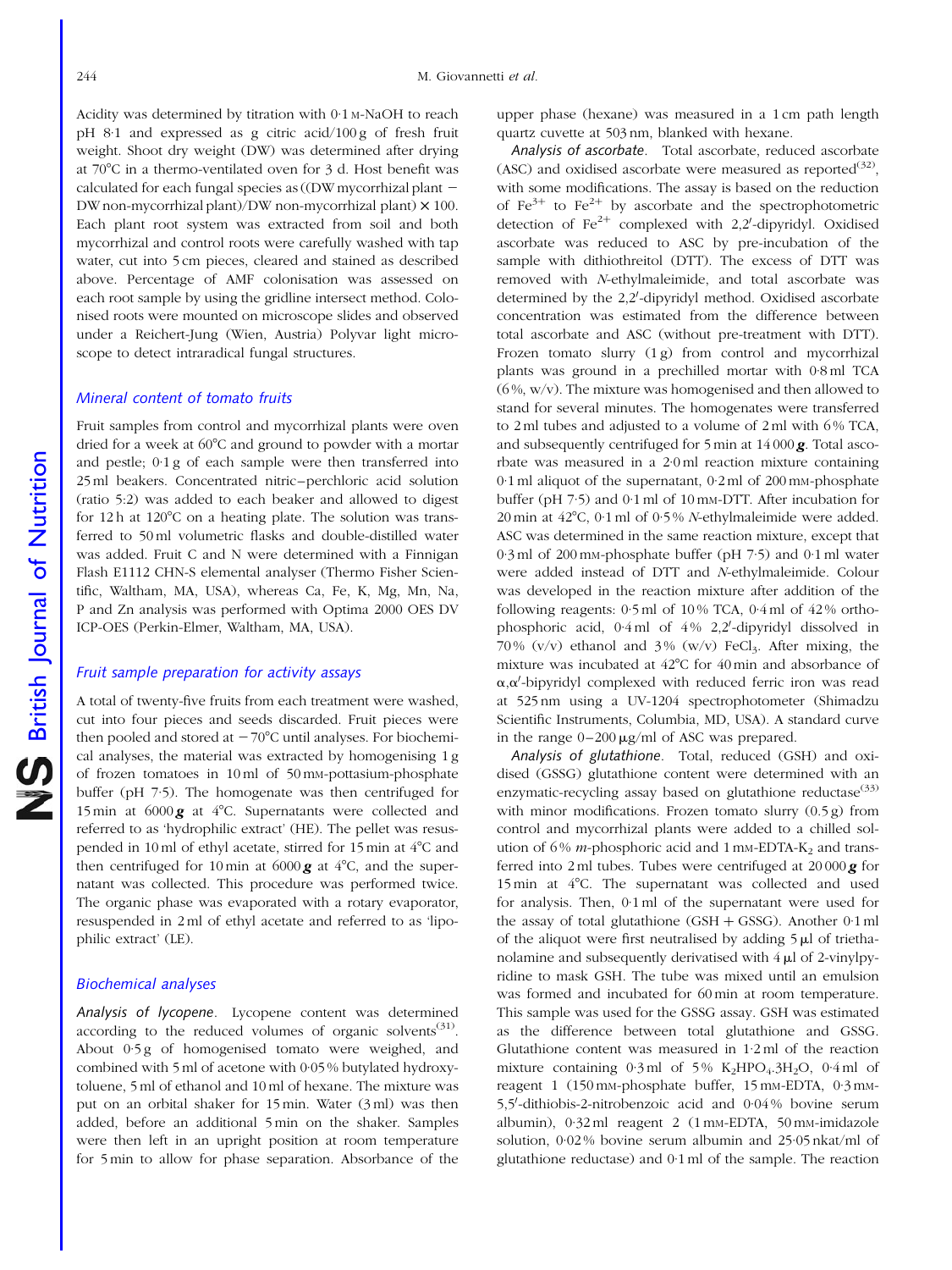was started by the addition of 0.08 ml of 9 mm-NADPH. The reaction was allowed to proceed for 2 min at room temperature and then immediately stopped by dipping tubes in boiling water for few seconds. A standard GSH curve in the range of  $0-30 \mu g/ml$  was prepared.

Total phenolic compounds. Total soluble phenolics were extracted from frozen tomato slurry with 70% methanol, determined using Folin–Ciocalteu reagent, and expressed as quercetin equivalents<sup>(34)</sup>. The reaction mixtures included 0·125 ml methanol extract, 0·5 ml distilled water, 0·125 ml Folin–Ciocalteu reagent, 1·25 ml of 7 % sodium carbonate and 1 ml water. Absorbance was read at 760 nm after 90 min of incubation at room temperature. A standard curve for quercetin in the range of  $0-50 \mu g/ml$  was prepared.

Total antioxidant activity. Antioxidant activity was measured using a method previously described $(35)$ , with some modifications. The assay is based on the capacity of different antioxidant components to scavenge the  $2,2'$ -azino-bis-3ethylbenzthiazoline-6-sulphonic acid (ABTS) radical cation  $(ABTS<sup>+</sup>)$  compared with a standard antioxidant (Trolox; Sigma Aldrich).  $ABTS^+$  was generated by mixing 2.45 mm-potassium persulfate with 7 mM-ABTS, which was then allowed to react in the dark at room temperature for 12–16 h. For analysis of HE and LE antioxidant capacity,  $110 \mu l$  of the ABTS<sup>+</sup> solution were diluted with 6 mM-pottasium-phosphate buffer or 10 ml ethanol, respectively, in order to obtain an absorbance of  $0.70 \pm 0.02$  at 734 nm. Then, 5, 10, 15  $\mu$ l of HE or LE were added to 1 ml of the  $ABTS^+$  solution. The decrease in absorbance was determined at 734 nm 15 min after initial mixing and every 15 min until the reaction reached a plateau (after 1 h). Absorbance was determined as the difference between the  $A_{734 \text{ nm}}$  value before and after the addition of the sample (after 1 h). Antioxidant activity is expressed as Trolox equivalents/fresh weight (mM/g fresh weight).

# Determination of genotoxic activity: in vitro mutagenicity assay

Ames test. The mutagenicity Ames test is based on the ability of histidine-dependent mutated (his  $-$  ) bacterial strains to revert to the wild-type phenotype  $(his +)$  when allowed to grow on agar plates containing minimal medium without histidine. The assay was performed on TA98 and TA100 tester strains of S. typhimurium, in the presence and absence of metabolic activation (S-9 mix) as described<sup>(36)</sup>. Using a semi-log scale, LE and HE were tested from 0·03 to 2·625 mg/plate and from 0·04 to 25 mg/plate, respectively. 2-Aminofluorene was used as a positive control at  $1 \mu g$ /plate to check for functioning of both cell and S-9 mix. Negative controls were also set up, according to the solvent used to prepare each extract. For each experimental point, three independent plates per strain in the presence and absence of S-9 mix were set up.

Micronucleus assay. The analysis of micronucleus (MN) formation in phytohaemagglutinin-stimulated and cytochalasin B-blocked human peripheral lymphocytes, which detects chromosome breakage and/or malsegregation, is commonly used as a marker of genome damage<sup>(37)</sup>. Heparinised

peripheral blood samples were obtained from three healthy, young, non-smoking male donors. After adding 0·3 ml of the whole blood to 4·7 ml of Roswell Park Memorial Institute (RPMI)-1640 (Invitrogen, Milano, Italy) supplemented with 20 % fetal bovine serum (Invitrogen), 1·5 % phytohaemagglutinin (Invitrogen) and 1·0 % penicillin/streptomycin (Invitrogen), stimulated lymphocytes were incubated and cultured at 378C for 72 h. Using a semi-log scale, tomato extracts were assayed in the final concentration range of 0·0024–1·5 and 0·016–10 mg/ml for LE and HE, respectively. Bleomycin (Sanofi-aventis, Milano, Italy) was used as a positive control. Negative controls were also set up, according to the solvent used to prepare each extract. Cytochalasin B  $(6 \mu g/ml;$ Sigma-Aldrich, Milano, Italy) was added at 44 h to all culture tubes to block cell cytokinesis. As described in detail elsewhere<sup>(38)</sup>, lymphocytes were harvested at the end of cell culturing by 4 min centrifugation at 2400 rotations/min, treated with 10 ml of 0.075 mm-KCl for a few minutes to lyse erythrocytes, prefixed in methanol–acetic acid (3:5), fixed in 100 % methanol, washed twice in methanol–acetic acid (5:1) and dropped onto clean glass slides. The air-dried slides were then stained in 5 % Giemsa. For each experimental point, 2000 bi-nucleated cells (1000 cells from replicate cultures) were scored for the presence of MN. MN frequency is expressed as the number of micronucleated bi-nucleates per 1000 bi-nucleated scored cells. Toxicity and/or cell cycle delay is expressed as cell proliferation index, which was calculated according to the following formula:  $(M + 2B + 3P)/(M + B + P)$ , where M (mononucleated), B (bi-nucleated) and P (plurinucleated) are the number of cells that have not yet entered the first mitosis (M), and cells that have divided once (B) and twice (P, comprising both tri- and tetranucleated), respectively.  $M + B + P$  represents a total of at least 1000 cells scored.

# Determination of oestrogenic/anti-oestrogenic activities: the yeast oestrogen screen assay

Oestrogenic/anti-oestrogenic activity of tomato samples was assessed using the Saccharomyces cerevisiae yeast strain RMY326 containing the human oestrogen receptor  $\alpha$  and a Xenopus laevis vitellogenin ERE sequence linked to a lacZ reporter gene encoding for the enzyme  $\beta$ -galactosidase<sup>(39)</sup>. Induction of reporter gene transcription by the complex receptor–ligand was detected and quantified by spectrophotometry (ULTROSPEC®2100 pro; Amersham Pharmacia Biotech, Cologno Monzese, Italy). The yeast oestrogen screen (YES) assay was described previously $(40,41)$ . Determination of oestrogenic and anti-oestrogenic activity was conducted on both LE and HE. The extracts were tested in the range 0·001–2·0 mg/ml. To test for oestrogenic activity, yeast cultures were incubated overnight in the presence of  $10 \text{ nm}$ -17- $\beta$ oestradiol  $(E_2)$  as a positive control, vehicle (negative control), and increasing concentrations of tomato extracts alone. The enzymatic reaction was started by adding o-nitrophenyl  $\beta$ -D-galactopyranoside (Sigma-Aldrich) and incubating at 30 $\degree$ C for 5–10 min. The reaction was stopped by adding  $Na_2CO_3$ and absorbance was measured at 420 nm.  $\beta$ -Galactosidase activity was normalised to the number of cells assayed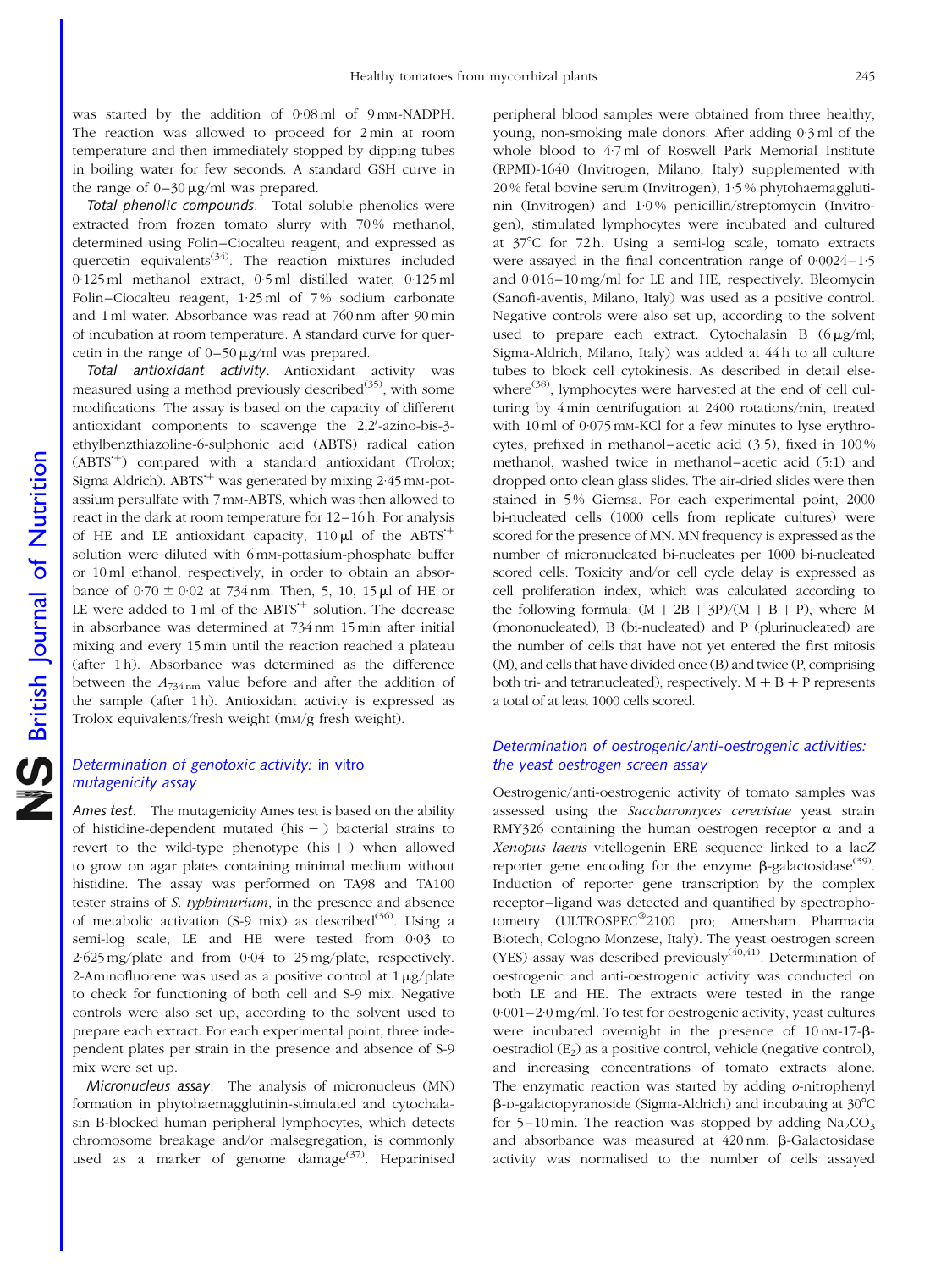(optical density at 600 nm). The amount of b-galactosidase is correlated with the potential oestrogenic activity of the sample and can be quantified by means of a logistic dose– response curve generated with  $E_2$  (GraphPad 4.0; GraphPad Software Inc., San Diego, CA, USA). Oestrogenic (agonistic) activity of samples is expressed as a percentage of  $\beta$ -galactosidase activity obtained with  $10 \text{ nm-E}_2$  (positive control). For anti-oestrogenic activity, yeast cells were co-treated overnight with 1 nm-E<sub>2</sub>. Samples that successfully inhibited the activity of the natural ligand  $E_2$  led to a dose-dependent decrease in  $\beta$ -galactosidase expression, which was associated with a concurrent decrease in the rate of change in colour of the medium. A yeast culture containing  $1 \text{ nm-E}_2$  alone was used as a positive control. Antagonistic activity, defined as ability of the extracts to antagonise the binding of the natural hormone to its receptor, is expressed as inhibition (%) of 1 nM-E2 activity by each sample. The drug 4-hydroxy tamoxifen (Sigma-Aldrich), which acts as an E<sub>2</sub>-antagonist in  $y$ east<sup>(39,42)</sup>, was used as the control for antagonistic activity.

Lycopene, one of the most representative constituents of tomato fruits, accounting for more than 80 % of total tomato carotenoids<sup> $(43)$ </sup>, was also tested in order to evaluate assay sensitivity in detecting the endocrine disrupting activity of this compound. Lycopene (L9879 Sigma-Aldrich) was tested from  $10^{-9}$  to  $10^{-4}$  M. E<sub>2</sub>, 4-hydroxy tamoxifen, lycopene and samples were dissolved in dimethyl sulfoxide (dimethyl sulfoxide–water 1:1, v/v for the HE) and added to the yeast culture so that solvent concentration did not exceed 2%  $(v/v)$ . The results are the mean of three independent experiments and standard deviations.

# Statistical analysis

ANOVA of plant growth and mycorrhizal colonisation data were performed on SPSS 11.0 software (SPSS, Inc., Chicago, IL, USA), after the necessary transformations, and differences between means were determined by the appropriate test. The Tukey B procedure was used for comparing means. Percentage colonisation data were arcsine-transformed before analysis. Results from the Ames test are expressed as the mean number of revertants per plate, and evaluation of statistical significance was obtained by linear regression analysis calculated on the dose–response curve. MN frequencies and cell proliferation index values were processed by the Dunnett test, which performs a multiple comparative calculation of treated v. control cultures. Oestrogenic/anti-oestrogenic activity was evaluated by ANOVA first-order regression analysis, (PROC GLM of SAS, version 8.2; SAS Institute Inc., Cary, NC, USA) and each activity was considered significant when it reached at least a 20 % increase compared with the control (agonistic activity) or a 40 % decrease (antagonistic activity).

## Results

#### Mycorrhizal colonisation

At harvest, G. intraradices successfully established mycorrhizal symbioses with tomato plants, showing percentages of Table 1. Mineral element concentrations in control and mycorrhizal tomato fruits

(Mean values with their standard errors of three replicates)

|    | Control<br>(mg/kg DW) |        | Mycorrhizal<br>(mg/kg DW) |       |           |
|----|-----------------------|--------|---------------------------|-------|-----------|
|    | Mean                  | SE     | Mean                      | SE    | P         |
| C† | 44.66                 | 0.17   | 44.56                     | 0.22  | <b>NS</b> |
| Nt | 2.26                  | 0.02   | 2.25                      | 0.08  | <b>NS</b> |
| Ca | 1456.0                | $14-0$ | 1674.0                    | $4-0$ | ***       |
| Fe | 57.21                 | 1.55   | $56-67$                   | 4.03  | <b>NS</b> |
| κ  | 25970.0               | 490.0  | 28870.0                   | 295   | $***$     |
| Mg | $1000 - 0$            | 7.0    | 1005.0                    | $6-0$ | ΝS        |
| Mn | 7.99                  | 0.11   | 7.88                      | 0.09  | <b>NS</b> |
| Na | 383.60                | 19.50  | 397.90                    | 22.4  | NS        |
| P  | 1525.0                | $5-0$  | 2432.0                    | 33.0  | ***       |
| Zn | 12.61                 | 0.59   | 16.09                     | 0.35  | $**$      |

DW, dry weight.

Mean values were significantly different: \*\* $P \le 0.01$  and \*\*\* $P \le 0.001$  (two-tailed paired t test).

† C and N are expressed in g/100 g DW.

colonised root length ranging from 40 to 70 %. No colonisation was observed in uninoculated plants.

# Plant biomass, mineral content and quality parameters

Shoot biomass production was significantly affected by mycorrhizal symbiosis ( $P=0.001$ ): host benefit was 18·3 (se 3·2)%, based on total shoot weights. Fruit Ca, K, P and Zn concentrations were higher in mycorrhizal plants than that of control plants. Fruit concentrations of all other elements were unaffected by AM fungal colonisation (Table 1). Fruit quality parameters of mycorrhizal and control tomatoes are shown in Table 2. Fruit DM, pH, soluble solids and acidity were not significantly affected by mycorrhizal colonisation.

# Lycopene and main antioxidant compounds

Mean values of bioactive compounds and of antioxidant activity in the fruits of control and mycorrhizal plants are given in [Table 3](#page-6-0). Comparing the composition of tomatoes on a fresh matter basis is essential when the nutritional value of the fruit is considered. On a fresh matter basis, the concentrations of the bioactive compounds assayed, except lycopene, were similar in both treatments. Lycopene content of tomato fruits from mycorrhizal plants was 18·5 % higher than that of controls.

|  |  |  | <b>Table 2.</b> Quality parameters in control and mycorrhizal tomato fruits |  |
|--|--|--|-----------------------------------------------------------------------------|--|
|  |  |  | (Mean values with their standard errors of three replicates)                |  |

|                               | Control |           | Mycorrhizal |      |  |
|-------------------------------|---------|-----------|-------------|------|--|
|                               | Mean    | <b>SE</b> | Mean        | SE   |  |
| DM $(%)$                      | 5.77    | 0.03      | 5.74        | 0.09 |  |
| pH                            | 4.07    | 0.01      | 4.05        | 0.04 |  |
| Soluble solids (°Brix)        | 4.29    | 0.22      | 4.04        | 0.47 |  |
| Acidity (g citric acid/100 g) | 0.32    | 0.01      | 0.32        | 0.01 |  |

Mean values were not significantly different between control and mycorrhizal values  $(P>0.05$ ; two-tailed paired t test).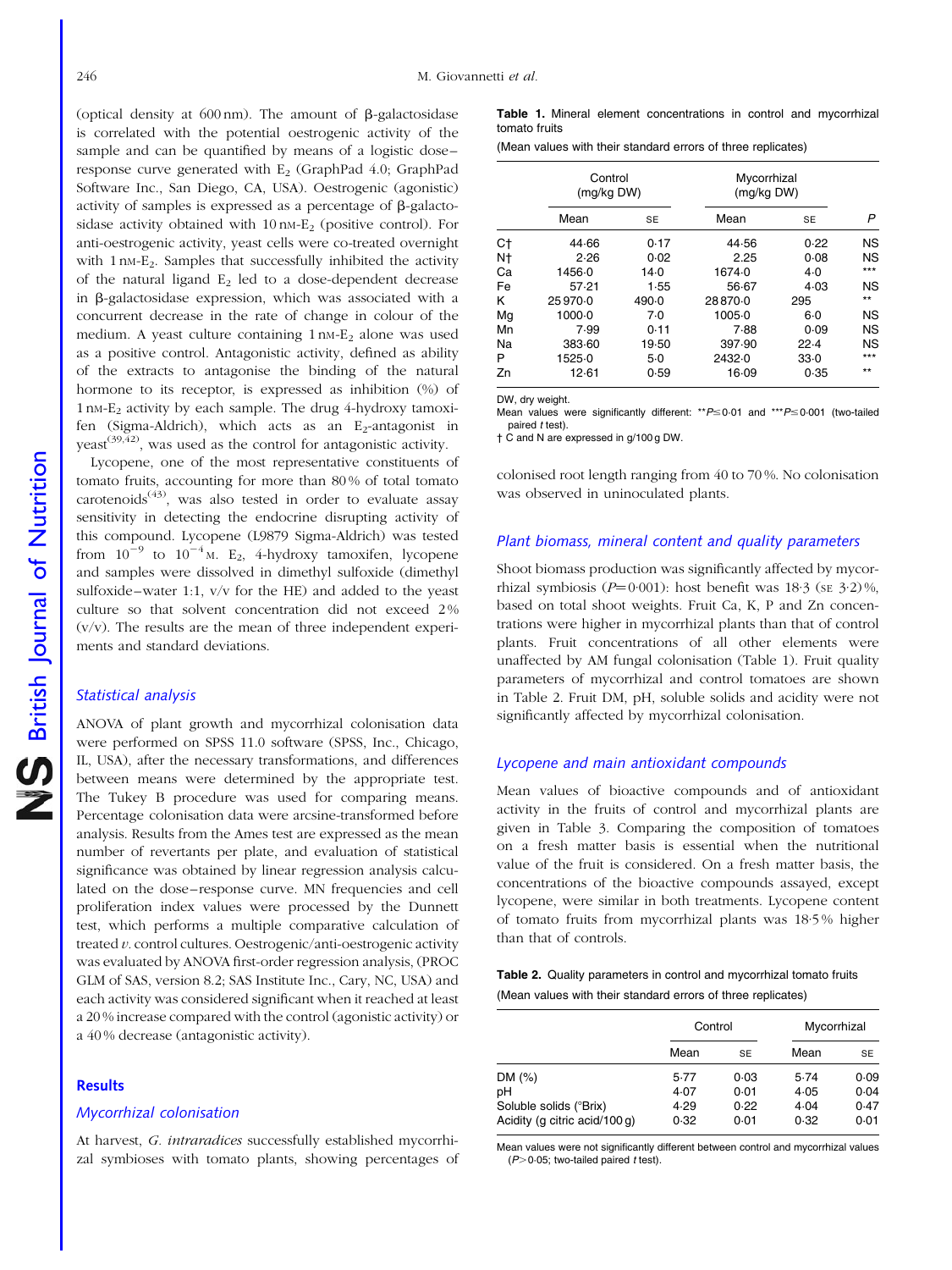<span id="page-6-0"></span>Table 3. Bioactive compounds in control and mycorrhizal tomato fruits (Mean values with their standard errors of three replicates)

|                      | Control<br>(mg/kg FW) |       | Mycorrhizal<br>(mg/kg FW) |           |  |
|----------------------|-----------------------|-------|---------------------------|-----------|--|
| Compounds            | Mean                  | SE    | Mean                      | <b>SE</b> |  |
| Lycopene             | 53.2                  | 2.24  | 63.06*                    | 1.71      |  |
| Reduced ascorbate    | 175.2                 | 16.66 | 149.50                    | 4.77      |  |
| Oxidised ascorbate   | 20.65                 | 1.13  | 27.43                     | 16.5      |  |
| Reduced glutathione  | 33.61                 | 2.58  | 33.49                     | 0.84      |  |
| Oxidised glutathione | 13.38                 | 0.38  | 13.42                     | 0.26      |  |
| Total phenolst       | 58-21                 | 1.31  | 56.82                     | 1.05      |  |

FW, fresh weight.

\* Mean values were significantly different between control and mycorrhizal values ( $P \le 0.01$ ; two-tailed paired t test).

† mg quercetin/kg FW.

The redox state of ascorbate expressed as the ratio of ASC to total ascorbate ranged from 0·85 to 1·0 in fruits from both treatments. The glutathione ratio  $(GSH:GSH + GSSG)$ was roughly 0·7 in fruits both of control and mycorrhizal tomato plants.

In the present study, the ABTS<sup> $+$ </sup> radical cation assay was performed to test antioxidant activity. This assay is widely used because it is easy to perform and helpful in analysing both hydrophilic and lipophilic compounds. Antioxidant activity values of water-soluble and water-insoluble fractions showed no significant differences between treatments.

# In vitro mutagenicity assays

The presence of mutagenic compounds in raw plant extracts was assessed by the *in vitro* Ames test and the MN assay in human lymphocytes for evaluation of gene and chromosome

mutation, respectively. In no case did HE or LE (from fruits of mycorrhizal and non-mycorrhizal tomato plants) increase the spontaneous reversion frequency of Salmonella strains with and without metabolic activation (data not shown). Table 4 lists the results of the MN test. Treatment of cultures with HE from fruits of mycorrhizal and control plants induced no significant variation in the baseline levels of MN or in cell proliferation up to the maximum concentration tested (10 mg/ml). Similar results were observed when lymphocytes were treated with LE of tomato fruits from mycorrhizal and non-mycorrhizal plants, although a slight, but non-significant, increase in cytotoxicity was observed at 1·5 mg/ml. As expected, the reference mutagen bleomycin induced highly significant ( $P < 0.001$ ) increases (18.00 (st 8.48) and 68.50 (SE 19·50) ‰) in the spontaneous MN frequencies (0·50 (SE  $0.50$ ) and  $11.50$  (SE  $3.50$ )%o) and a substantial reduction in cell division.

# Oestrogenic/anti-oestrogenic activity

LE exhibited weak oestrogenic activity in YES, depending on the concentration tested. At 0·1 mg/ml, this extract produced  $26.6\%$   $\beta$ -galactosidase activity. A significant difference  $(P<0.0001)$  between extracts of fruits produced by mycorrhizal and control plants was observed. The antagonistic action of tomato extracts is shown in [Fig. 1.](#page-7-0) Both LE [\(Fig. 1\(a\)\)](#page-7-0) and HE ([Fig. 1\(b\)\)](#page-7-0) exerted a significant  $(P<0.0001)$  dose-dependent inhibition of  $E_2$  activity. The activity expressed by LE was characterised by an exponential dose–response relationship and, overall, it was higher than the activity induced by HE  $(P<0.05)$ . In particular, at the highest concentration tested, LE of tomato fruits produced by mycorrhizal plants exhibited a 93.3% inhibition of the activity induced by  $1 \text{ nm-E}_2$ , while

Table 4. Micronucleus (MN) assay in human lymphocytes treated by hydrophilic and lipophilic extracts of tomato fruits obtained from control and mycorrhizal plants

(Mean values with their standard errors of two independent experiments)

|                               | Control          |           |            |      | Mycorrhizal      |           |        |           |
|-------------------------------|------------------|-----------|------------|------|------------------|-----------|--------|-----------|
| Extract concentration (mg/ml) | MN frequency (%) | <b>SE</b> | <b>CPI</b> | SE   | MN frequency (%) | <b>SE</b> | CPI    | <b>SE</b> |
| Hydrophilic                   |                  |           |            |      |                  |           |        |           |
| 0(H <sub>2</sub> O)           | 0.50             | 0.50      | 1.86       | 0.02 |                  |           |        |           |
| 0.016                         | 0.50             | 0.50      | 1.88       | 0.04 | $1-00$           | 1.00      | 1.89   | 0.07      |
| 0.08                          | 0.50             | 0.50      | 1.90       | 0.08 | 0.50             | 0.50      | 1.85   | 0.08      |
| 0.4                           | 1.50             | 0.50      | 1.96       | 0.01 | $1-00$           | 0.00      | 1.91   | 0.02      |
| 2                             | 1.00             | 0.00      | 1.92       | 0.01 | $1-00$           | 1.00      | 1.91   | 0.10      |
| 10                            | 1.50             | 0.50      | 1.93       | 0.05 | 2.33             | 1.20      | 1.89   | 0.08      |
| Bleomycin                     |                  |           |            |      |                  |           |        |           |
| $2.5 \mu g/ml$                | 18.00***         | 8.48      | $1.48**$   | 0.01 |                  |           |        |           |
| Lipophilic                    |                  |           |            |      |                  |           |        |           |
| 0 (1 % DMSO)                  | $11-50$          | 3.50      | 1.94       | 0.09 |                  |           |        |           |
| 0.0024                        | 9.50             | 2.50      | 1.84       | 0.07 | 11.00            | 2.00      | $1-81$ | 0.06      |
| 0.012                         | $10-50$          | 4.50      | 1.76       | 0.13 | $13-50$          | 0.50      | 1.89   | 0.08      |
| 0.06                          | 15.00            | 2.00      | 1.67       | 0.05 | 11.50            | 4.50      | 1.95   | 0.08      |
| 0.3                           | $11-50$          | 2.50      | 1.68       | 0.05 | 11.00            | $4-00$    | 2.02   | 0.01      |
| 1.5                           | $12-50$          | 0.50      | 1.86       | 0.09 | 12.50            | 2.50      | 1.59   | 0.04      |
| Bleomycin                     |                  |           |            |      |                  |           |        |           |
| $2.5 \mu g/ml$                | 68.50***         | 19.50     | $1.21**$   | 0.01 |                  |           |        |           |

CPI, cell proliferation index; DMSO, dimethyl sulfoxide.

Mean values were significantly different from the control (0 mg/ml): \*\* $P$  < 0.01, \*\* $P$  < 0.001.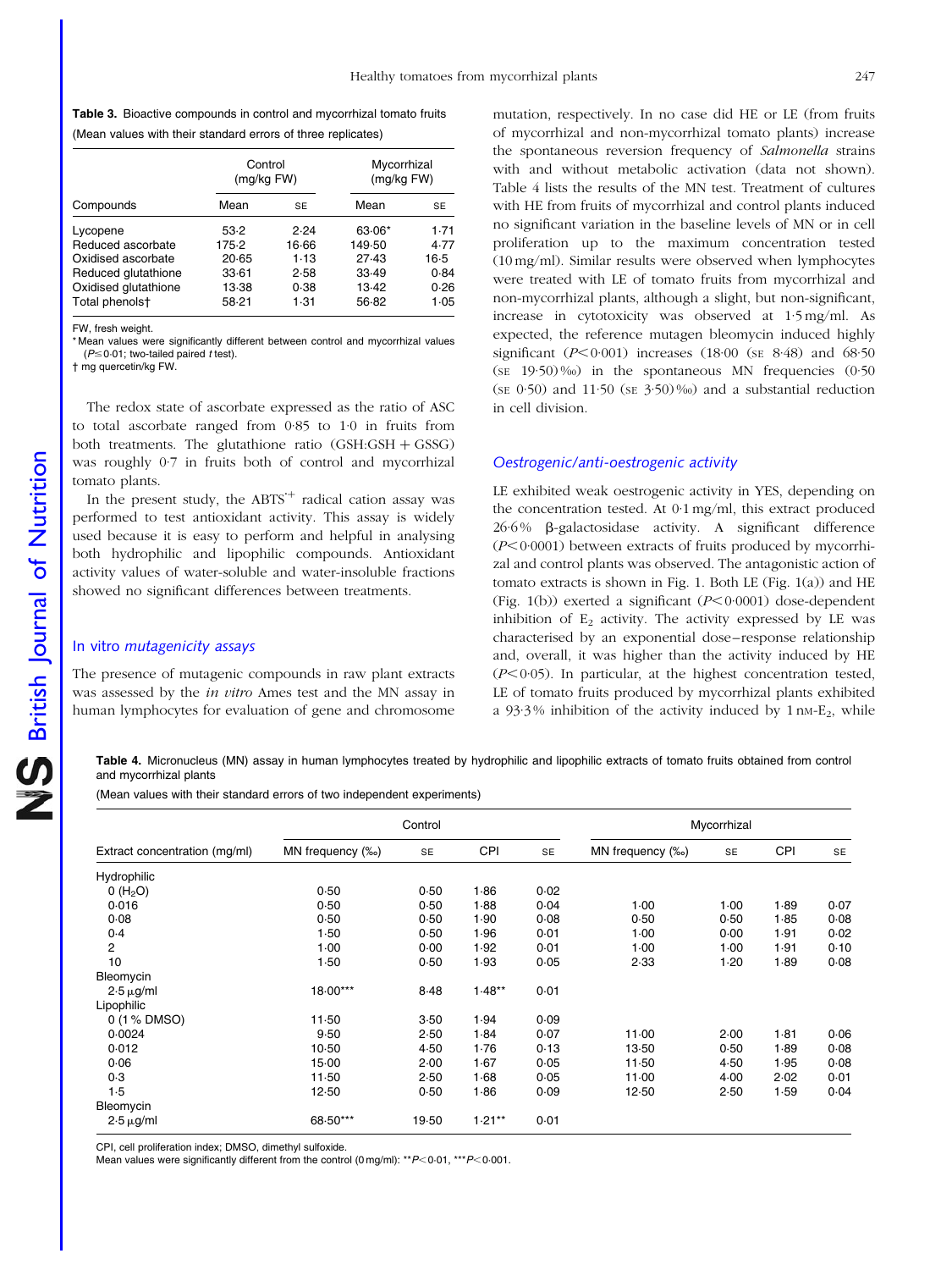<span id="page-7-0"></span>

**NS** British Journal of Nutrition British Journal of Nutrition

Fig. 1. Anti-oestrogenic effect induced by (a) the lipophilic and (b) hydrophilic extracts of control  $(\Box)$  and mycorrhizal  $(\blacksquare)$  tomato fruits. To test for anti-oestrogenic activity, the yeast strain was incubated with 17- $\beta$ -oestradiol (E<sub>2</sub>) in the presence or absence of samples. Activity of the extracts is expressed as inhibition (%) of the activity induced by 1 nM-E<sub>2</sub> (100%). Values are means of three independent experiments, with standard deviations represented by vertical bars. β-gal, b-Galactosidase.

HE of the same tomatoes showed a  $70.7\%$  decrease in E<sub>2</sub> activity. For both LE and HE, the inhibitory action was significantly affected by the mycorrhizal treatment  $(P<0.0001)$ . Moreover, HE of fruits from both mycorrhizal and control plants affected yeast cell proliferation (185·5 and 173·5 %, respectively).

In the concentration range tested, lycopene was not oestrogenic, but showed a dose-dependent inhibition of  $E<sub>2</sub>$  activity (20–50 % inhibition, depending on the dose).

# **Discussion**

To the best of our knowledge, this is the first multidisciplinary study on the nutraceutical value and safety of mycorrhizal tomato fruits. The present data show that inoculation with G. intraradices positively affected the growth and mineral

nutrient content of tomato plants, and enhanced the nutritional and nutraceutical value of tomato fruits through modifications of plant secondary metabolism, without production of mutagenic compounds. Moreover, fruits produced by mycorrhizal tomato plants showed significantly higher anti-oestrogenic activity.

Mycorrhizal colonisation by G. intraradices exerted a positive effect on plant growth and nutrition, with enhanced uptake of soil mineral nutrients, in particular P, K, Ca and Zn. This is not unexpected, since a considerable body of evidence has shown improved nutritional status of mycorrhizal plants compared with controls<sup>(9)</sup>. Tomato is not considered a highly mycotrophic plant and both mycorrhizal establishment and host benefit may depend on host varieties<sup> $(44)$ </sup> and fungal species $(45)$ .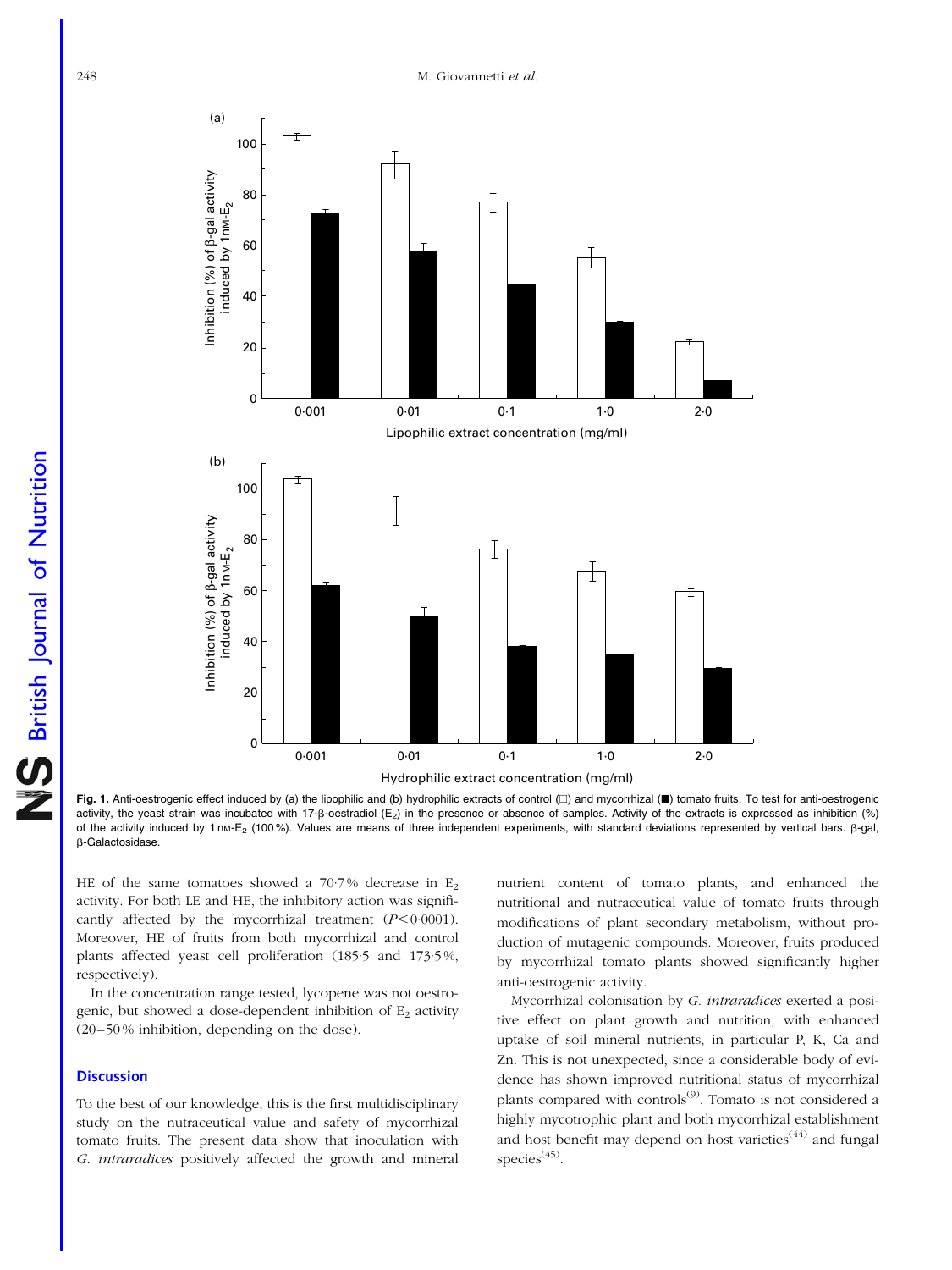AMF inoculation enhanced the nutritional status of tomatoes. Ca, K, P and Zn content of fruits of mycorrhizal plants was higher than in control plants. Interestingly, fruit P and Zn content of mycorrhizal plants was 60 and 28 % higher than that of controls, respectively. Similar results were obtained in a field experiment using a mycorrhizal defective tomato mutant (rmc) and its mycorrhizal wild type  $(76R MYC + plants)^{(46)}$ . The present data show that AMF colonisation can improve the nutritional value of tomatoes, which is an important finding since Zn has been identified as a key human mineral nutrient<sup>(47)</sup>.

A particularly interesting result of the present study is the enhanced level of lycopene found in tomato fruits produced by mycorrhizal plants compared with controls, while the levels of other bioactive compounds were similar to control values.

In this context, we demonstrated that extracts of tomato fruits produced by mycorrhizal plants induced no *in vitro* genotoxic effect. In the present study, two tests were used for genotoxicity assessment: the Ames Salmonella/microsome mutagenicity assay<sup>(48)</sup>, which represents the 'first line' for detection of gene mutation, and the human lymphocyte MN test<sup>(49)</sup>, a 'first line' test for detecting chromosome aberrations. In the present findings, we detected no mutagenic polyphenol with DNA-damaging activity<sup>(5,7)</sup>. Although several studies have shown the chemoprotective/chemopreventive effects of phytochemicals<sup>(38,50–52)</sup>, other investigations have reported that plant extracts can be genotoxic due to the presence of high concentrations of particular secondary metabolites<sup> $(53,54)$ </sup>. On the basis of the present results, and since lycopene has been found to possess anti-genotoxic/anti-carcinogenic properties<sup> $(55,56)$ </sup>, we hypothesised that the higher lycopene content detected in mycorrhizal tomato plants succeeded in neutralising the DNA-damaging activity of any possible mutagenic compound occurring in tomato fruits.

Tomato extracts from control and mycorrhizal plants exhibited weak oestrogenic action, as maximum  $\beta$ -galactosidase activity, observed for LE, was 26·6 %. The present results indicated that tomato extracts, above all the lipophilic fraction, strongly inhibited  $E_2$ -human oestrogen receptor binding – and that mycorrhizal inoculation significantly increased the anti-oestrogenic power of tomato fruits. The higher inhibitory effect induced by LE could bear a relationship to the distribution of compounds capable of binding oestrogen receptor, such as flavonoids and lycopene, in tomato fruits. More specifically, the major flavonoids of tomato, naringenincalchone and rutin<sup>(57)</sup>, are mainly contained (98%) in  $LE^{(58)}$ , as well as other compounds of a lipophilic nature (e.g. carotenoids). The inhibitory effect observed for lycopene in the YES test is in agreement with data concerning the E<sub>2</sub>-antagonistic effect of this compound on different *in vitro* systems<sup>(59,60)</sup>.

Recently, polyphenols and lycopene have been proposed as promising pharmacological agents in cancer prevention on account of their antiproliferative effects and their inhibitory action on the human oestrogen receptors  $(61-63)$ . In particular, anti-oestrogenic compounds can antagonise oestrogen-dependent processes in their target tissues, counteracting

the growth of oestrogen-related cancers. The present results suggest that intake of functional foods such as tomato fruits produced by mycorrhizal plants could antagonise in vivo the oestrogen-like activity known to be elicited by several environmental–industrial xenobiotics to which humans are exposed through the food chain<sup> $(64,65)$ </sup>.

In conclusion, AMF are ecologically and economically important micro-organisms playing a major role in sustainable food production systems, by reducing the input of chemical fertilisers and pesticides<sup> $(66)$ </sup>. Thus, they not only ensure lesser environmental damage but also allow safe production of high-quality food, which is an important societal issue, strongly in accordance with the demand expressed both by consumers and producers.

### Acknowledgements

The present study was supported by the University of Pisa (Progetti di Ateneo 2006), by Cassa di Risparmio di Lucca Pisa e Livorno and by CNR. The authors declare no conflicts of interest. M. G., R. B. and D. R conceived and designed the experiments. L. A., N. C., R. C., A. I., F. M., P. P., B. P., C. S. and R. S. performed the experiments and analysed the data. M. G., R. B. and D. R. contributed reagents/materials/ analysis tools. M. G., N. C., P. P., B. P., D. R., C. S. and R. S. wrote the manuscript.

## **References**

- 1. Williams C (1995) Healthy eating: clarifying advice about fruit and vegetables.  $BMJ$  310,  $1453-1455$ .
- 2. Balsano C & Alisi A (2003) Antioxidant effects of natural bioactive compounds. Curr Pharm Des 15, 3063–3073.
- 3. Pal S, Khossousi A, Binns C, et al. (2011) The effect of a fibre supplement compared to a healthy diet on body composition, lipids, glucose, insulin and other metabolic syndrome risk factors in overweight and obese individuals. Br J Nutr 105, 90–100.
- 4. Duthie SJ (2000) Plant polyphenols in cancer and heart disease: implications as nutritional antioxidants. Nut Res Rev 13, 79–106.
- 5. Brusick D (1993) Genotoxicity of phenolic antioxidants. Toxicol Ind Health 9, 223–230.
- 6. Duthie SJ (2003) The comet assay: protective effects of dietary antioxidants against oxidative DNA damage measure using alkaline single cell gel electrophoresis. In Critical Reviews of Oxidative Stress and Aging, vol. 1, pp. 309–323 [RJ Cutler and H Rodriguez, editors]. River Edge, NJ: World Scientific.
- 7. Stopper H, Schmitt E & Kobras K (2005) Genotoxicity of phytoestrogens. Mutat Res 574, 139–155.
- 8. Wink M (1988) Plant breeding: importance of plant secondary metabolites for protection against pathogens and herbivores. Theor Appl Genet 75, 225–233.
- 9. Smith SE & Read DJ (2008) Mycorrhizal Symbiosis. Cambridge: Academic Press.
- 10. Peipp H, Maier W, Schmidt J, et al. (1997) Arbuscular mycorrhizal fungus-induced changes in the accumulation of secondary compounds in barley roots. Phytochemistry 44, 581–587.
- 11. Alguacil MM, Hernández JA, Caravaca F, et al. (2003) Antioxidant enzyme activities in shoots from three mycorrhizal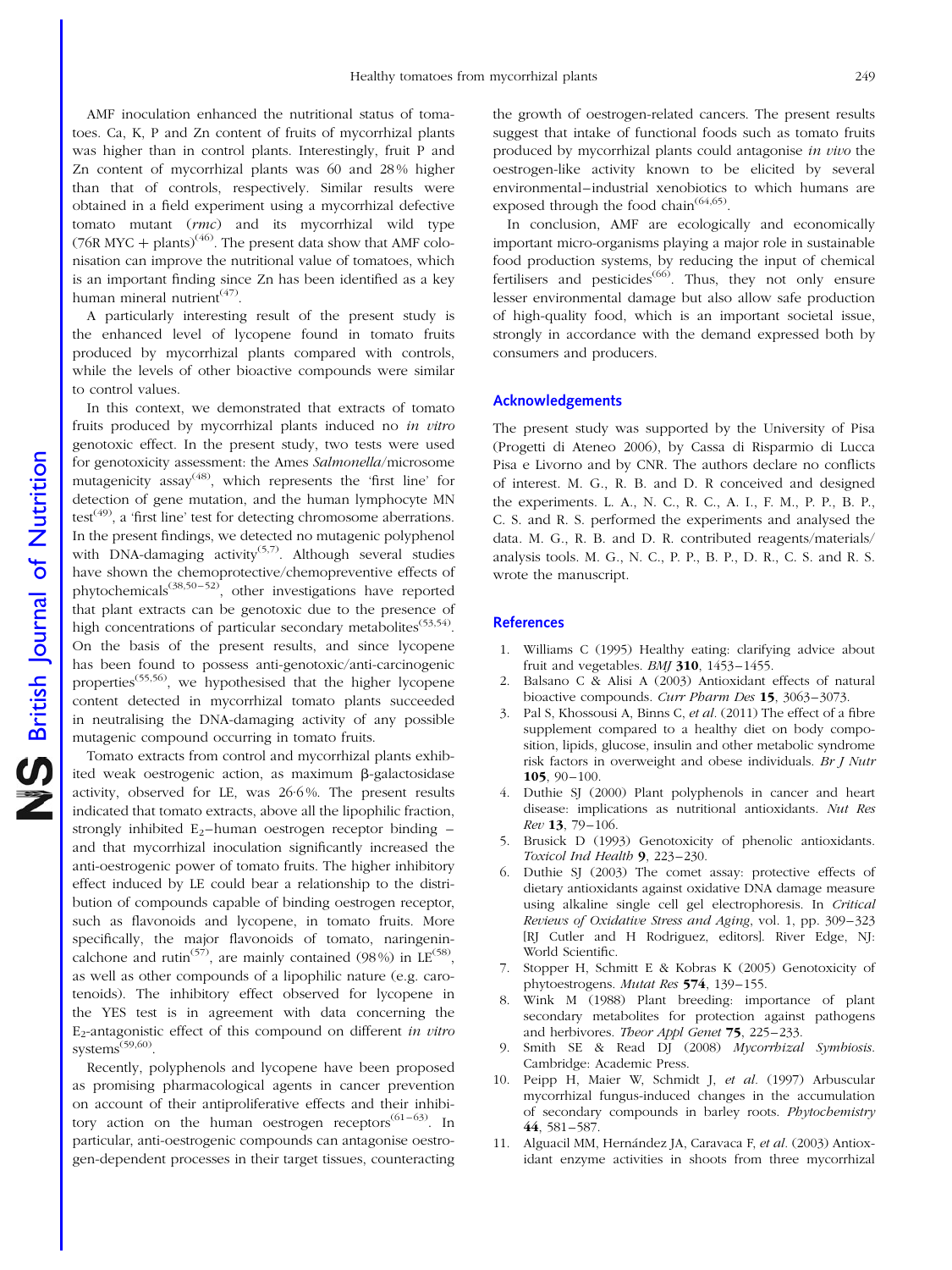shrub species afforested in a degraded semi-arid soil. Plant Physiol 118, 562–570.

- 12. Lambais MR, Rios-Ruiz WF & Andrade RM (2003) Antioxidant responses in bean (Phaseolus vulgaris) roots colonized by arbuscular mycorrhizal fungi. New Phytol 160, 421–428.
- 13. Walter MH, Fester T & Strack D (2000) Arbuscular mycorrhizal fungi induce the non-mevalonate methylerythriol phosphate pathway of isoprenoid biosynthesis correlated with accumulation of the "yellow pigment" and other apocarotenoids. Plant J 21, 571-578.
- 14. Fester T, Schmidt D, Lohse S, et al. (2002) Stimulation of carotenoid metabolism in arbuscular mycorrhizal roots. Planta 216, 148–154.
- 15. Ceccarelli N, Curadi M, Martelloni L, et al. (2010) Mycorrhizal colonization impacts on phenolic content and antioxidant properties of artichoke leaves and flower heads two years after field transplant. Plant Soil 335, 311–323.
- 16. Subramanian KS, Santhanakrishnan P & Balasubramanian P (2006) Responses of field grown tomato plants to arbuscular mycorrhizal fungal colonization under varying intensities of drought stress. Sci Hort 107, 245-253.
- 17. Dornstauder E, Jisa E, Unterrieder I, et al. (2001) Estrogenic activity of two standardized red clover extracts (Menoflavon) intended for large scale use in hormone replacement therapy. *J Steroid Biochem Mol Biol* **78**, 67–75.
- 18. Ososki AL & Kennelly EJ (2003) Phytoestrogens: a review of the present state of research. Phytother Res 17, 845–869.
- 19. Marinangeli CPF & Jones PJH (2011) Whole and fractionated yellow pea flours reduce fasting insulin and insulin resistance in hypercholesterolaemic and overweight human subjects. Br J Nutr **105**, 110-117.
- 20. Moutsatsou P (2007) The spectrum of phytoestrogens in nature: our knowledge is expanding. Hormones (Athens) 6, 173–193.
- 21. Khaosaad T, Krenn L, Medjakovic S, et al. (2008) Effect of mycorrhization on the isoflavone content and the phytoestrogen activity of red clover. *J Plant Physiol* **165**, 1161–1167.
- 22. Willcox JK, Catignani GL & Lazarus S (2003) Tomatoes and cardiovascular health. Crit Rev Food Sci 43, 1–18.
- 23. Canene-Adams K, Campbell JK, Zaripheh S, et al. (2005) The tomato as a functional food. *J Nutr* 135, 1226–1230.
- 24. Silaste M-L, Alfthan G, Aro A, et al. (2007) Tomato juice decreases LDL cholesterol levels and increases LDL resistance to oxidation. Brit J Nutr 98, 1251–1258.
- 25. Palozza P, Bellovino D, Simone R, et al. (2009) Effect of  $\beta$ -carotene-rich tomato lycopene  $\beta$ -cyclase (tlcy-b) on cell growth inhibition in HT-29 colon adenocarcinoma cells. Br J Nutr 102, 207–214.
- 26. Raffo A, Leonardi C, Fogliano V, et al. (2002) Nutritional value of cherry tomatoes (Lycopersicon esculentum cv. Naomi F1) harvested at different ripening stages. *J Agric* Food Chem 50, 6550-6556.
- 27. Di Mascio P, Kaiser S & Sies H (1989) Lycopene as the most efficient biological carotenoid singlet oxygen quencher. Arch Biochem Biophys 274, 532–538.
- 28. Rao AV & Agarwal S (1999) Role of lycopene as antioxidant carotenoid in the prevention of chronic diseases: a review. Nutr Res 19, 305–323.
- 29. Phillips JM & Hayman DS (1970) Improved procedures for clearing roots and staining parasitic and vesicular– arbuscular mycorrhizal fungi for rapid assessment of infection. Trans Br Mycol Soc 55, 158–160.
- 30. Giovannetti M & Mosse B (1980) An evaluation of techniques for measuring vesicular–arbuscular mycorrhizal infection in roots. New Phytol 84, 489–500.
- 31. Fish WW, Perkins-Veaziea P & Collins JK (2002) Quantitative assay for lycopene that utilizes reduced volumes of organic solvents. *J Food Comp Anal* **15**, 309–317.
- 32. Gillespie KM & Ainsworth EA (2007) Measurement of reduced, oxidized and total ascorbate content in plants. Nat Protoc 2, 871–874.
- 33. Anderson ME (1985) Determination of glutathione and glutathione disulfide in biological samples. Methods Enzymol 113, 548–555.
- 34. Ainsworth EA & Gillespie KM (2007) Estimation of total phenolic content and other oxidation substrates in plant tissues using Folin–Ciocalteu reagent. Nature Protocols 2, 875–877.
- 35. Cano A, Acosta M & Arnao MB (2003) Hydrophilic and lipophilic antioxidant activity changes during on-vine ripening of tomatoes (Lycopersicon esculentum Mill.). Postharvest Biol Technol 28, 59–65.
- 36. Maron DM & Ames BN (1983) Revised methods for the Salmonella mutagenicity test. Mutat Res 113, 173-215.
- 37. Fenech M (2005) In vitro micronucleus technique to predict chemosensitivity. Methods Mol Med 111, 3–32.
- 38. Scarpato R, Paganucci L, Bertoli A, et al. (2008) Licoflavone C attenuates the genotoxicity of cancer drugs in human peripheral lymphocytes. Phytother Res 22, 1650–1654.
- 39. Liu JW, Jeannin E & Picard D (1999) The anti-estrogen hydroxytamoxifen is a potent antagonist in a novel yeast system. Biol Chem 380, 1341–1345.
- 40. Pinto B, Picard D & Reali D (2004) A recombinant yeast strain as a short term bioassay to assess estrogen-like activity of xenobiotics. Ann Ig  $16$ , 579–585.
- 41. Pinto B, Garritano S & Reali D (2005) Occurrence of estrogenlike substances in the marine environment of the Northern Mediterranean Sea. Mar Pollut Bull 50, 1681–1685.
- 42. Beresford N, Routledge EJ, Harris CA, et al. (2000) Issues arising when interpreting results from an in vitro assay for estrogenic activity. Toxicol Appl Pharmacol 62, 22–33.
- 43. Ho LC (2003) Genetic and cultivation manipulation for improving tomato fruit quality. Acta Hort (ISHS) 613, 21–31.
- 44. Bryla DR & Koide RT (1998) Mycorrhizal response of two tomato genotypes relates to their ability to acquire and utilize phosphorus. Ann Bot 82, 849–857.
- 45. Gao LL, Delp G & Smith SE (2001) Colonisation patterns in a mycorrhiza-defective mutant tomato vary with different arbuscular–mycorrhizal fungi. New Phytol 151, 477–491.
- 46. Cavagnaro TR, Jackson LE, Six J, et al. (2006) Arbuscular mycorrhizas, microbial communities, nutrient availability, and soil aggregates in organic tomato production. Plant Soil 282, 209-225.
- 47. Welch RM & Graham RD (2004) Breeding for micronutrients in staple food crops from a human nutrition perspective. J Exp Bot 55, 353–364.
- 48. Mortelmans K & Zeiger E (2000) The Ames Salmonella/ microsome mutagenicity assay. Mutat Res 455, 29–60.
- 49. Fenech M (2006) Cytokinesis-block micronucleus assay evolves into a "cytome" assay of chromosomal instability, mitotic dysfunction and cell death. Mutat Res 600, 58–66.
- 50. Mersch-Sundermann V, Kassie F, Böhmer S, et al. (2004) Extract of Toxicodendron quercifolium caused genotoxicity and antigenotoxicity in bone marrow cells of CD1 mice. Food Chem Toxicol 42, 1611–1617.
- 51. Scarpato R, Bertoli A, Naccarati A, et al. (1998) Different effects of newly isolated saponins on the mutagenicity and cytotoxicity of the anticancer drugs mitomycin C and bleomycin in human lymphocytes. Mutat Res 420, 49–54.
- 52. Siddique YH & Afzal M (2009) Antigenotoxic effect of apigenin against mitomycin C induced genotoxic damage in mice bone marrow cells. Food Chem Toxicol 47, 536–539.